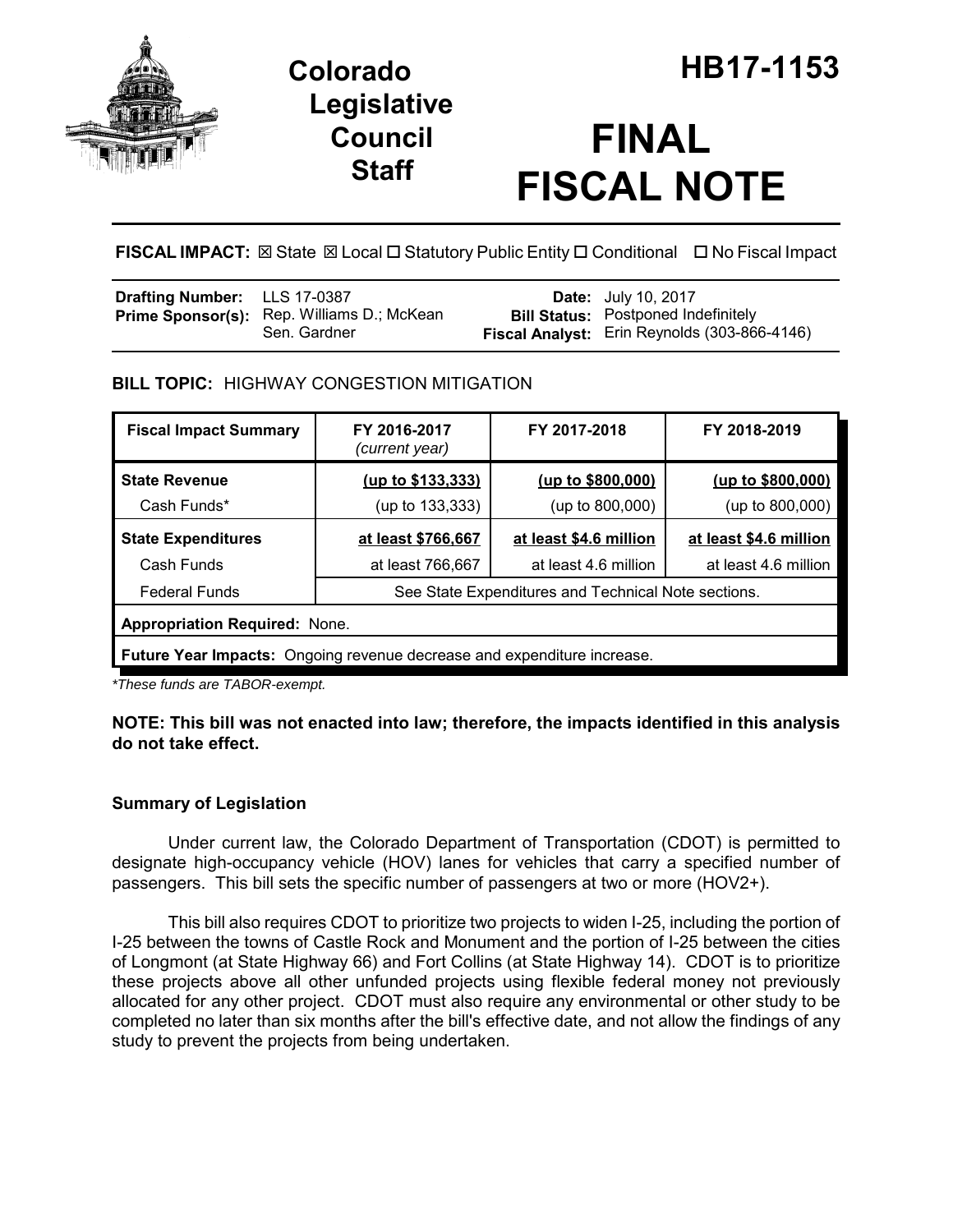July 10, 2017

## **Background**

*Express Lanes.* CDOT, the High-Performance Transportation Enterprise (HPTE), and its partner Plenary Roads Denver (Plenary) manage several high-occupancy vehicle and/or toll (HOV/HOT) lanes in the Denver metropolitan area and on I-70. As of January 1, 2017, pursuant to a Transportation Commission resolution, Express Lanes permit only vehicles carrying three or more passengers (HOV3+) or that pay a toll. Express Lanes are currently in operation on:

- I-25, from downtown Denver to 120th Avenue;
- US 36, from Table Mesa to I-25; and
- I-70, from Empire to Idaho Springs (HOT only).

Express lanes are also under construction on C-470, and are planned for I-25 North and Central I-70.

**Express Lane management.** Express Lanes are operated by the following entities:

*Plenary.* The HPTE contracts with Plenary for the operation and maintenance of Express Lanes on US 36 and Central I-25. Currently, US 36 has one HOT lane running in each direction from Table Mesa Drive in Boulder to the junction with I-25 in Denver, while there are two HOT switchable-direction lanes running seven miles from the junction of US 36 and I-25 to 20th Street in downtown Denver.

*HPTE.* The HPTE operates a single Express Lane running in each direction on I-25 between US 36 and 120th Avenue.

*CDOT.* CDOT manages the peak-period shoulder Express Lane on I-70 between Empire and Idaho Springs as part of a federal pilot project.

*HPTE-Plenary contract.* The HPTE contract with Plenary includes revenue projections for Plenary to collect throughout the 50-year life of the contract. Any change in law that affects those revenue projections is treated as an "HPTE change" under the agreement, which makes the HPTE liable to Plenary for annual revenue compensation payments that will put Plenary in a neutral position relative to the assumptions on which it based its bid.

#### **State Revenue**

Overall, the bill will reduce toll revenue to HPTE cash funds by up to \$133,000 in the current FY 2016-17, and by up to \$800,000 in FY 2017-18 and each year thereafter. These revenue reductions may be offset by increased toll rates.

*HOV2+ — HPTE — I-25 North Express Lanes.* HPTE will lose up to \$800,000 per fiscal year from reductions in toll revenue collected on the I-25 North Express Lane as a result of the reversion to the HOV2+ policy. Based on preliminary January 2017 figures, which reflect a revenue increase of 13.3 percent from the new HOV3+ policy, the fiscal note assumes that toll revenue will be reduced by about \$66,667 a month, or \$800,000 per fiscal year. This amount is prorated for one month in FY 2016-17, assuming the bill becomes effective May 1, 2017. These revenue reductions may be offset if the HPTE increases toll rates to offset its loss. Because HPTE is an enterprise, this revenue is not subject to TABOR.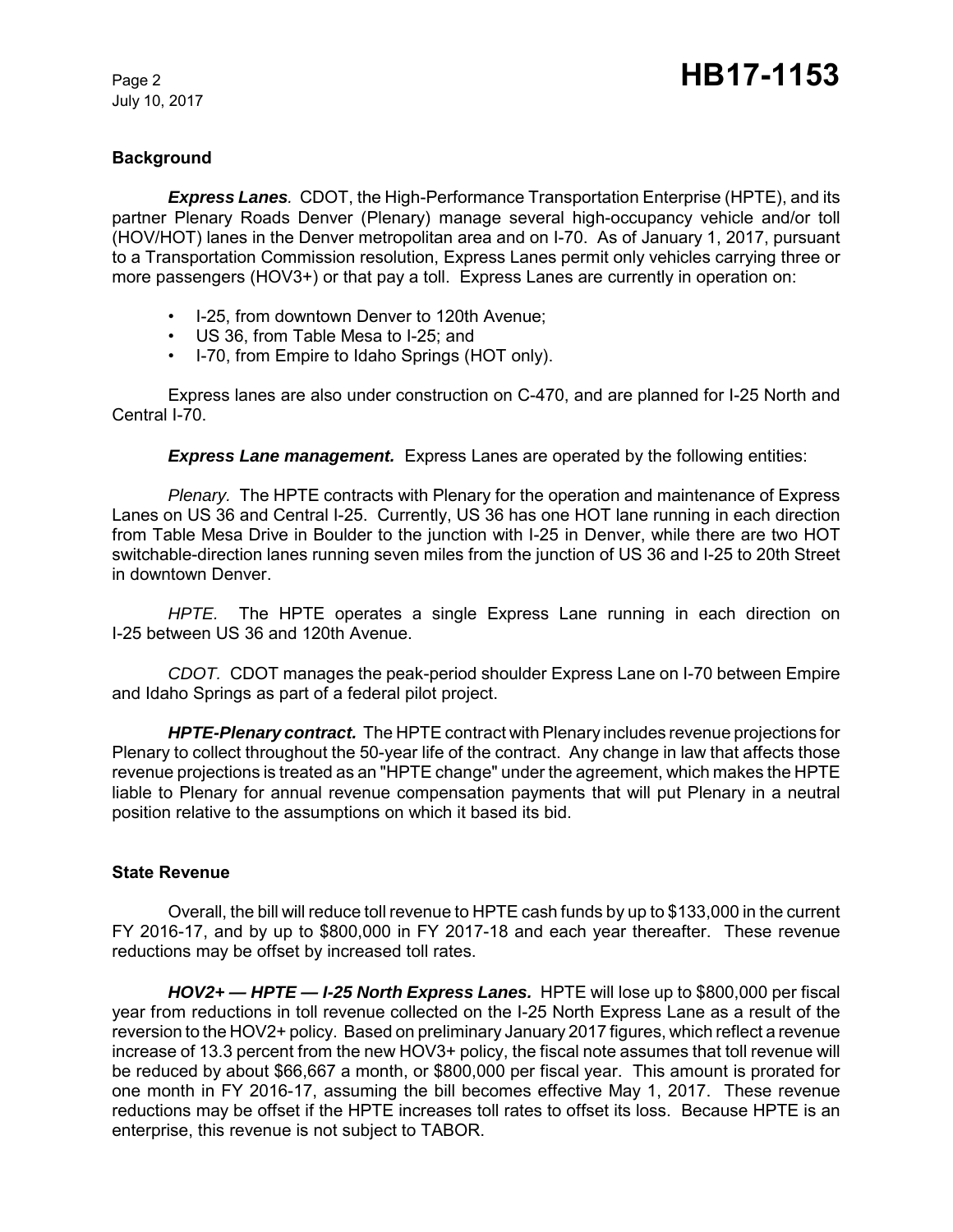July 10, 2017

#### **State Expenditures**

The bill will increase expenditures for the HPTE from its cash funds by an estimated \$766,667 in the current FY 2016-17, and by an estimated \$4.6 million in FY 2017-18 and each year thereafter. The State Highway Fund in CDOT may also be used to cover these and other expenditures under the bill. Certain discretionary federal funding will be reallocated from asset management programs to the I-25 projects outlined in the bill. Federal funding to CDOT may also be affected by certain provisions of the bill — see the Technical Note section.

*HOV2+ — Plenary — US 36 and Central I-25 Express Lanes.* Plenary estimates a loss of approximately \$4.6 million per fiscal year on US 36. Similar to the revenue loss described in the State Revenue section, this amount represents the revenue difference between an HOV3+ and an HOV2+ policy, for which HPTE in CDOT is contractually obligated to compensate Plenary. HPTE may increase toll rates to fund this amount or utilize the State Highway Fund to the extent that increased toll rates do not cover what is owed to Plenary. This amount is prorated for two months in FY 2016-17, assuming the bill will become effective May 1, 2017. Plenary and HPTE will also be required to conduct a public outreach campaign on HOV2+, as well as update signage and other materials. This expenditure and workload increase will come from HPTE's cash funds. CDOT will also be required to update its website and materials.

*I-25 projects.* The fiscal note assumes that the two I-25 expansion projects in the bill will cost at least \$1.0 billion each. In FY 2017-18, CDOT is expected to receive \$371.3 million in federal discretionary funding. At this rate, at least six years of discretionary federal funding will be allocated to the I-25 expansion project instead of to CDOT's asset management program where it is currently allocated. CDOT's asset management program is a required plan by the Federal Highway Administration and is currently 75 percent federally funded; therefore, a reduction in federal funding to asset management programs will increase the amount of State Highway Fund moneys used to fund road maintenance programs and reduce the amount of state money available for other projects.

#### **Local Government Impact**

The bill's reprioritization of projects will delay project funding in other areas of the state. The situation with federal funding discussed in the Technical Note may also affect transportation funding for local governments.

## **Technical Note**

The bill may impact existing and future federal funding. The HPTE received initial approval for a federal Transportation Infrastructure Finance and Innovation Act (TIFIA) loan for projects on C-470 and I-25; this loan agreement may be impacted if the bill changes HPTE's financial liability. In addition, the bill may cause the state to be out of compliance with federal requirements, which may impact future federal funding to the state.

## **Effective Date**

The bill was postponed indefinitely by the House Transportation and Energy Committee on March 8, 2017.